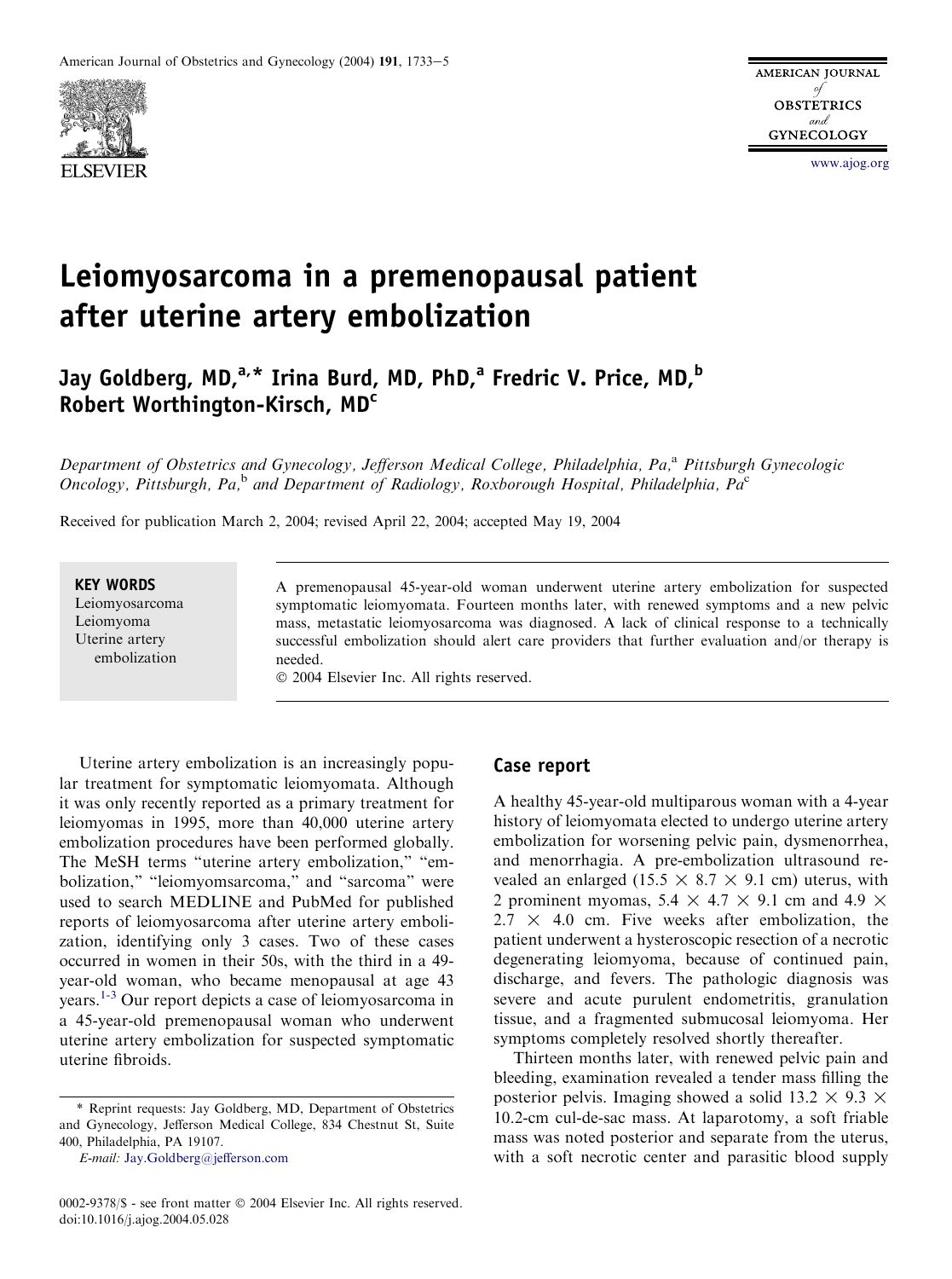<span id="page-1-0"></span>from the anterior rectum and cul-de-sac. There were multiple adjacent pelvic and omental adhesions with fine nodularity. A total hysterectomy and unilateral oophorectomy were performed. The intraoperative pathologic diagnosis was benign leiomyoma, with disseminated benign leiomyomatosis of the peritoneum. The final pathologic diagnosis, however, was reported as a leiomyosarcoma with low-grade endometrial stromal sarcoma. The prior embolization did not appear to be the cause of the difficulty in making the pathologic diagnosis on a frozen section. A subsequent laparotomy removed the left ovary, appendix, and debulked peritoneal implants. Leiomyosarcoma was seen throughout the specimens.

Although chemotherapy and radiation were recommended, she opted for nutritional and other alternative therapies. After becoming symptomatic with recurrent disease, she underwent chemotherapy, radiation, and multiple surgeries before dying of metastatic disease 44 months after the uterine artery embolization.

#### Comment

Leiomyosarcoma of the uterus occurs in approximately 1.3% of patients with uterine cancer and is the most common form of uterine sarcoma. It is one of the most aggressive cancers of uterine tract, with an early hematogenous spread to lung, bone, and liver. $4$  Fiveyear survival rate for stage I tumor is 50%, decreasing to 20% with extrauterine spread. The signs and symptoms associated with leiomyosarcoma are usually indistinguishable from those caused by fibroids alone. However, in comparison to leiomyoma, the mean reported age of patients with leiomyosarcoma is 52 years, nearly a decade older.<sup>3,5</sup>

It is very difficult to make the diagnosis of a leiomyosarcoma. A rapid increase in the size of the uterus, especially after menopause raises suspicion. Parker et al, $^6$  however, found only a 0.27% incidence in 371 women who had undergone hysterectomy for suspected leiomyosarcoma. Endometrial biopsy, performed as part of the routine pre-embolization workup, largely excludes endometrial cancer; however, its sensitivity in detecting leiomyosarcoma is less than  $25\%$ .<sup>6</sup>

There is no current imaging standard used to identify sarcomas before uterine artery embolization. In one study of color Doppler ultrasonography as a screening technique for detecting leiomyosarcomas before embolization, all 10 cases of leiomyosarcoma, all having lower Doppler indices and abnormal vascularization when compared with normal or fibroid uteri, were detected in approximately 2000 women screened before hysterectomy. The sensitivity and specificity were 90.9% and 99.8%, respectively.<sup>7</sup> In real practice, however, this may not be practical because of the operator dependency of

the examination and continuum of the findings. Magnetic resonance imaging (MRI) has also been described as a diagnostic tool for leiomyosarcoma, often showing atypical degeneration with an irregular contour.<sup>8</sup> Positron emission tomography may also help in identifying uterine sarcomas. A small Japanese series found this technology to have greater sensitivity in identifying uterine sarcomas than MRI or ultrasound.<sup>9</sup> Another recent Japanese prospective study that evaluated the combined use of dynamic MRI and serum measurement of lactate dehydrogenase (LDH) levels in 10 patients with leiomyosarcoma and 130 patients with degenerating leiomyomas had 100% sensitivity and specificity in differentiating leiomyosarcomas from degenerating leiomyomas of the uterus.<sup>10</sup> Given their rare occurrence and usually unsuspected identification, no large prospective imaging series containing significant numbers of leiomyosarcomas exists.

Given the difficulty in diagnosing leiomyosarcoma and the increasing popularity of uterine artery embolization, in lieu of myomectomy or hysterectomy, which provide a pathologic specimen, an increasing number of leiomyosarcomas will be unavoidably delayed in diagnosis. In this case, although we now suspect that sarcoma was present at the time of the embolization, we do not believe that the tumor was related to the embolization, but its diagnosis may have been delayed. As other gynecologic problems, including cancer, may coexist or develop later in the presence of uterine fibroids, a lack of clinical response to a technically successful embolization should alert care providers that further evaluation and/or therapy is needed.

## References

- 1. Al-Badr A, Faught W. Uterine artery embolization in an undiagnosed uterine sarcoma. Obstet Gynecol 2001;97:836-7.
- 2. Joyce A, Hessami S, Heller D. Leiomyosarcoma after uterine artery embolization: a case report. J Reprod Med 2001; 46:278-80.
- 3. Common AA, Mocarski EJM, Kolin A, Pron G, Soucie J. Therapeutic failure of uterine fibroid embolization caused by underlying leiomyosarcoma. J Vasc Interv Radial 2001;12:1449-52.
- 4. Christopherson WM, Williamson EO, Gray LA. Leiomyosarcoma of the uterus. Cancer 1972;29:1512-7.
- 5. Marchese MJ, Lishow AS, Crum CP, McCaffrey RM, Frick HC 2nd. Uterine sarcomas: a clinicopathologic study. Gynecol Oncol 1984;18:299-312.
- 6. Parker WH, Fu YS, Berek JS. Uterine sarcoma in patients operated on for presumed leiomyoma and rapidly growing leiomyoma. Obstet Gynecol 1994;83:414-8.
- 7. Kurjak A, Kupesic S, Shalan H, Jukic S, Kosuta D, Ilijas M. Uterine sarcoma: a report of 10 cases studied by transvaginal color and pulsed Doppler sonography. Gynecol Oncol 1995;59:342-6.
- 8. Pattani SJ, Kier R, Deal R, Luchansky E. MRI of uterine leiomyosarcoma. Magn Reson Imaging 1995;13:331-3.